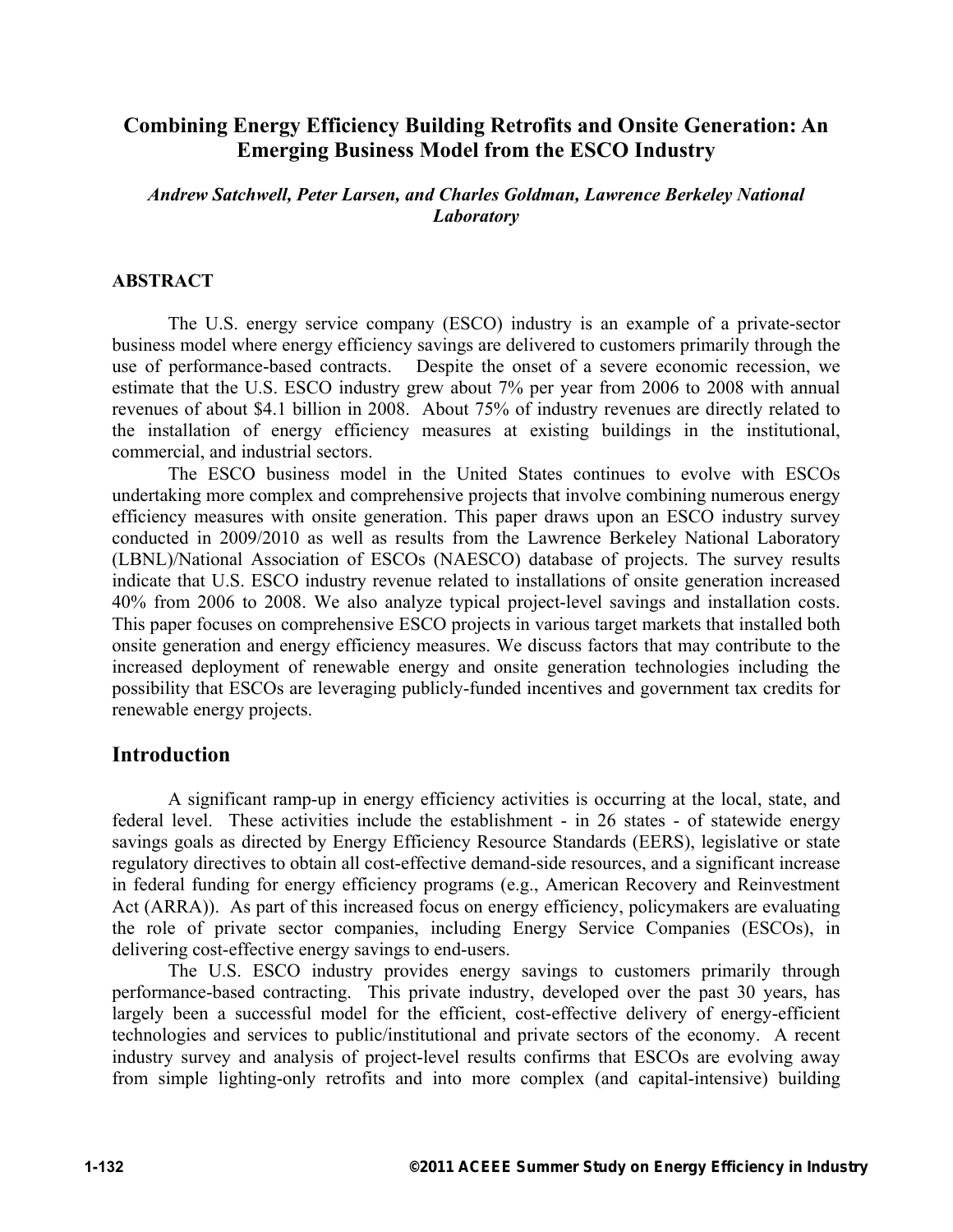retrofits. This evolution towards comprehensive projects has important implications for the long-run financial performance of projects, especially from the customer's perspective.

We report results from a survey of ESCO industry executives performed in 2009/2010 and use the results from this survey to estimate the current and projected size of the ESCO industry, by total revenues. The survey also asked several questions about other market activity and perceived trends in project installation costs, savings, and economics. This paper also discusses results from the Lawrence Berkeley National Laboratory (LBNL)/National Association of ESCOs (NAESCO) database of ESCO projects. We identify typical project costs, savings, and economic performance from the customer's perspective for comprehensive ESCO projects. We conclude with key findings.

## **Definition and Size of the U.S. ESCO Industry**

The U.S. ESCO industry has been active for more than 30 years installing energy conservation projects in both the public and private sector across all geographic regions. In this paper, we define an ESCO as:

*A company that provides energy-efficiency-related and other value-added services and for which performance contracting is a core part of its energyefficiency services business. In a performance contract, the ESCO guarantees energy and/or dollar savings for the project and ESCO compensation is therefore linked in some fashion to the performance of the project.* 

This definition is in line with the European Commission Directive (2006/32/EC) on Energy End-use Efficiency and Energy Services (ESD) standard definition of an ESCO, in particular the delivery of energy services and that some degree of performance-based financial risk is held by the ESCO (Soroye and Nilsson 2010). While ESCOs perform work in most states, there are several states and regions with conditions more amenable for business development and new project implementation. These factors may include: market potential of targeted sectors, favorable state policies<sup>1</sup> (e.g., enabling legislation that allows or encourages performance contracting in various institutional markets, ratepayer-funded energy-efficiency programs), level of economic activity, condition of the existing stock of buildings, population density, and actual and/or projected energy prices.

Historically, ESCOs have primarily pursued energy efficiency improvements in existing buildings.<sup>2</sup> Among non-residential customers, ESCOs have had most success in developing projects in public and institutional markets—federal, state and local government facilities,

 $\overline{a}$ 

<sup>&</sup>lt;sup>1</sup> Bharvirkar et al. (2005) studied the magnitude of energy efficiency activity in the state government market and found that performance contracting activity was a strong predictor of ESCO investment activity. They found that Pennsylvania, Maryland, Massachusetts Missouri, Kansas, and Texas had the highest levels of performance contracting investment in the state government sector since 2000.

<sup>&</sup>lt;sup>2</sup> ESCOs have not had much success getting developers or owners to enter into performance contracts in the new construction market for a variety of reasons. For example, it is more challenging to establish "baseline" energy usage levels in new construction against which to compare savings and harder to establish occupancy levels and schedule in a new building. Despite these difficulties, some of the larger ESCOs have started to respond to developers' interest in green buildings and are offering various energy-related services that support green building certification processes.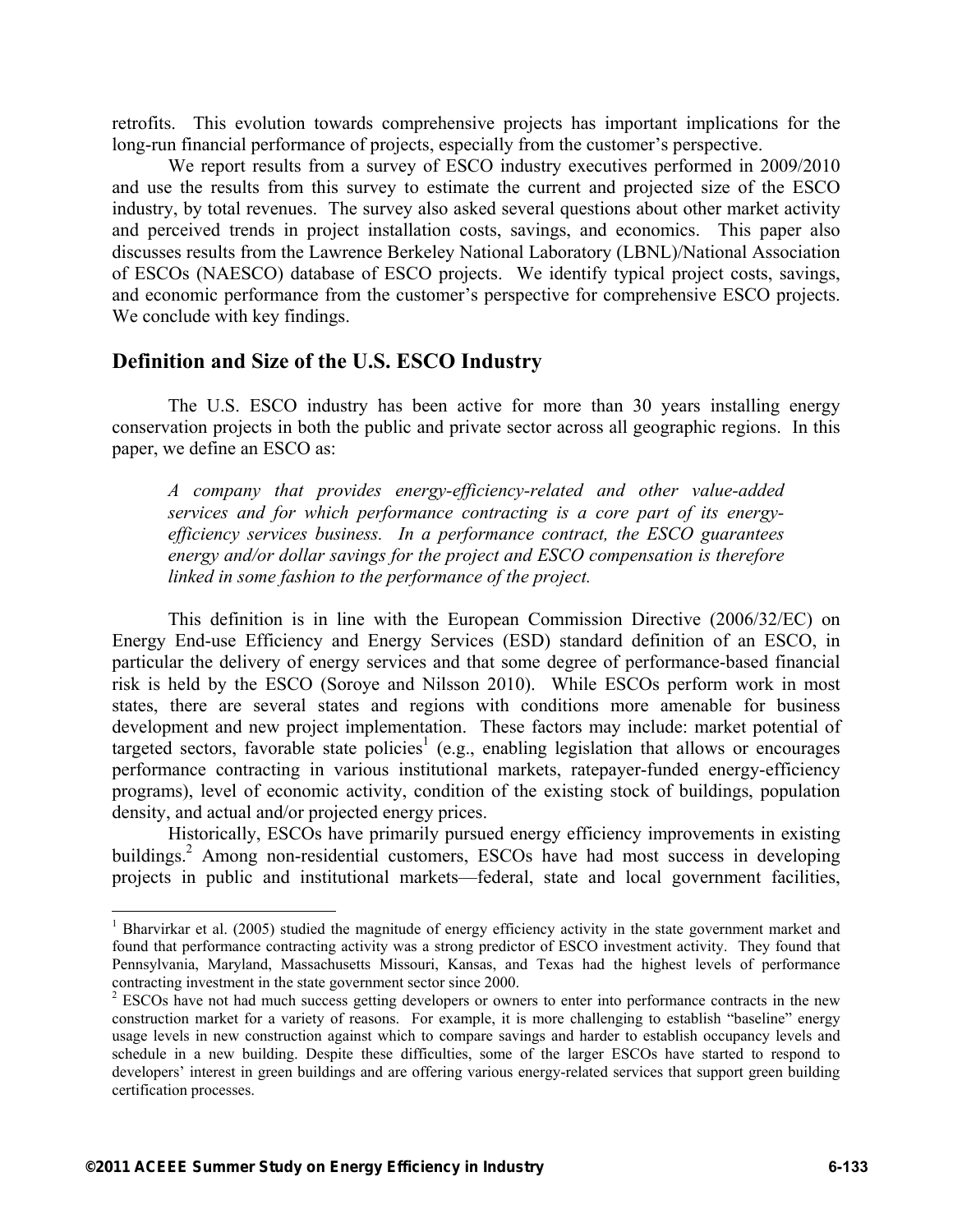schools, universities/colleges and hospitals. Customers in the institutional sector tend to manage their own facilities, are often subject to aggressive legislative or executive energy savings mandates and see, in the absence of capital budget appropriations, long-term performance contracts as a way of paying for a share of major capital improvements out of project savings.<sup>3</sup> ESCOs are also active in the commercial and industrial sectors, but have had more limited success in penetrating these markets. Relatively few ESCOs operate in the residential market; those ESCOs that are active in this market typically target larger multi-family and public housing facilities. Other types of energy service providers, including equipment and controls manufacturers, engineering and construction firms, various types of contractors (heating and air conditioning, controls, windows, lighting, and insulation specialists), and energy consulting firms also provide efficiency services to residential, commercial and industrial customers.

# **Survey of U.S. ESCO Industry Executives**

### **Survey Methods**

We conducted interviews with U.S. ESCO industry executives between October 2009 and February 2010. Respondents were asked to provide information on their annual revenues from energy services in 2008, projected growth in annual revenues from 2008 to 2011, activity in various market segments, types of contractual arrangements, revenues from various types of activity (e.g., energy efficiency retrofits, onsite generation, consulting), and their views on industry trends (e.g., increasing installation costs over time).

We developed a comprehensive list of firms that were either self-identified ESCOs or were on qualified lists of energy service providers established by select public sector agencies, drawing from the following sources:

- ESCO members of NAESCO<sup>4</sup>;
- Department of Energy (DOE) list of qualified Energy Service Performance Contractors<sup>5</sup>; and
- Qualified ESCOs for performance contracting programs in state facilities (Pennsylvania, Virginia, Montana, Colorado, Wisconsin and Florida).

Through this process, we identified an initial target list of 109 companies, compared to the 63 companies identified in Hopper et al. (2007). This list was reduced further by eliminating companies that were either not ESCOs per our definition or were not currently offering performance contracting as a service.<sup>6</sup> We attempted to contact senior executives at each company that would be knowledgeable about their company's revenues and market activity, and would also have the authority to release the requested information.

Our estimated response rate was 55% among active ESCOs (29 out of 53). We then estimated annual revenues for 15 of the remaining ESCO non-respondents using a Delphi

 $\overline{a}$ 

 $3$  See Hopper et al. (2005) for a discussion of the context, motivations for, and barriers to performance contracting in

public and institutional markets.<br><sup>4</sup> Available at: http://www.naesco.org/organizations/companies.aspx?CatID=3.

<sup>5</sup> Available at: http://www1.eere.energy.gov/femp/pdfs/doe\_ql.pdf.

<sup>&</sup>lt;sup>6</sup> See Satchwell et al. (2010) for a detailed discussion of the methodology in developing the target list of companies.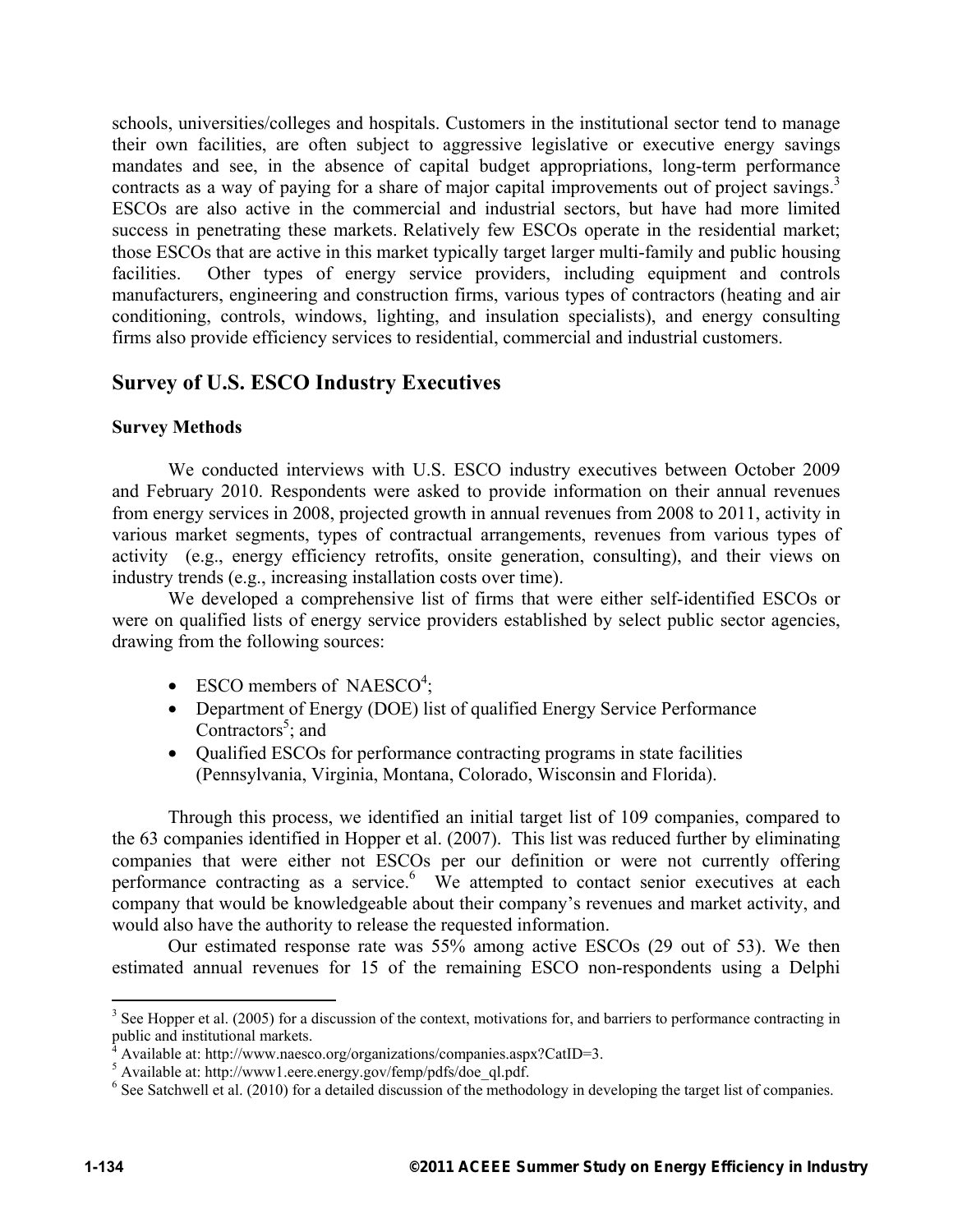approach similar to the approach reported in Hopper et al. (2007).<sup>7</sup> *Accordingly, our estimates of aggregate revenues for the ESCO industry are based on a sample of 44 companies*. We believe our combined survey and Delphi revenue estimates provide information on nearly all ESCOs that are actively operating in the United States.

In estimating the size of the ESCO industry, we do not include companies such as engineering and architectural firms, HVAC, lighting, windows or insulation contractors, and consultants that offer energy efficiency services but typically do not enter into long-term contracts that link compensation to the project's energy savings and/or performance. We also do not include companies that only provide onsite generation or renewable energy systems without also deploying energy efficiency measures. These companies play important roles in the broader market for energy efficiency, clean energy and retail energy services, but they are not included in our assessment of the U.S. ESCO industry.

# **Estimates of Current and Projected ESCO Industry Size**

We asked ESCO respondents to report their revenues from energy services $8$  in 2008, average annual growth rates since 2007 and projected growth in revenues for the 2009-2011 period. Aggregate revenues for the ESCO industry are estimated at about \$4.1 billion in 2008 (see Figure 1).  $\frac{9}{9}$  Hopper et al. (2007) estimated that ESCO industry revenues were \$3.6 billion in 2006. Thus, our analysis suggests that ESCO revenues have increased about 7% per year since  $2006^{10}$ 

We developed an aggregate estimate of projected industry revenues through 2011 by using individual ESCOs' projections for revenue growth which were applied to their 2008 revenues. We project that the ESCO industry in aggregate will have annual revenues of \$7.1–7.3 billion in 2011; this represents an average annual growth rate of 26% per year for the 2009-2011 period. ESCOs are quite optimistic about their business prospects over the next 2-3 years, and they clearly hope to capitalize on energy efficiency programs funded by the ARRA. For example, about 51% of the \$3 billion for the State Energy Program block grants is targeted at

1

 $<sup>7</sup>$  A Delphi technique is a process used in business forecasting of reaching a consensus by the anonymous solicitation</sup> and comparison of the views of experts (e.g., see Linstone and Turoff, 1975). The non-respondent companies were typically smaller ESCOs and represent only about 4% of the total ESCO market as a share of 2008 industry revenues (based on our estimates). We also examined the reasonableness of market revenues reported by ESCO respondents and the range of revenues for non-respondents through the Delphi technique. We compared estimated revenues for individual companies with historic data provided by ESCOs as part of the Hopper et al (2007) study as well as other recent public information (e.g., company websites, U.S. Securities and Exchange Commission filings, press releases). As a result of this process, we adjusted revenue estimates for a few non-respondent ESCOs. 8

<sup>&</sup>lt;sup>8</sup> We defined energy services to include projects such as performance contracts, design/build projects, engineering, procurement & construction services (EPCS) projects, and consulting that involved energy efficiency or other energy-related services, including onsite generation projects for end users. We specifically asked companies to *exclude* revenues from retail commodity sales or projects built to supply power to wholesale markets.<br><sup>9</sup> Hopper et al. (2007) projected 2008 revenues of \$5.2 to \$5.5 billion compared to actual 2008 revenues of \$4.1

billion. This gap in projected and actual revenues is likely due to several factors, including: (1) an unexpected downturn in the U.S. economy, (2) ESCOs' projected activity level in private sector markets did not materialize, (3) tightening of customer credit markets, (4) slower than expected acceleration of the federal ESPC market, (5) industry consolidation, and (6) overly optimistic projections being provided by our survey respondents. See Satchwell et al. (2010) for a detailed discussion.

<sup>&</sup>lt;sup>10</sup> The NAESCO/LBNL surveys conducted in 2001, 2007, and 2009 did not ask for reported revenues in the years 2001-2003 and 2007.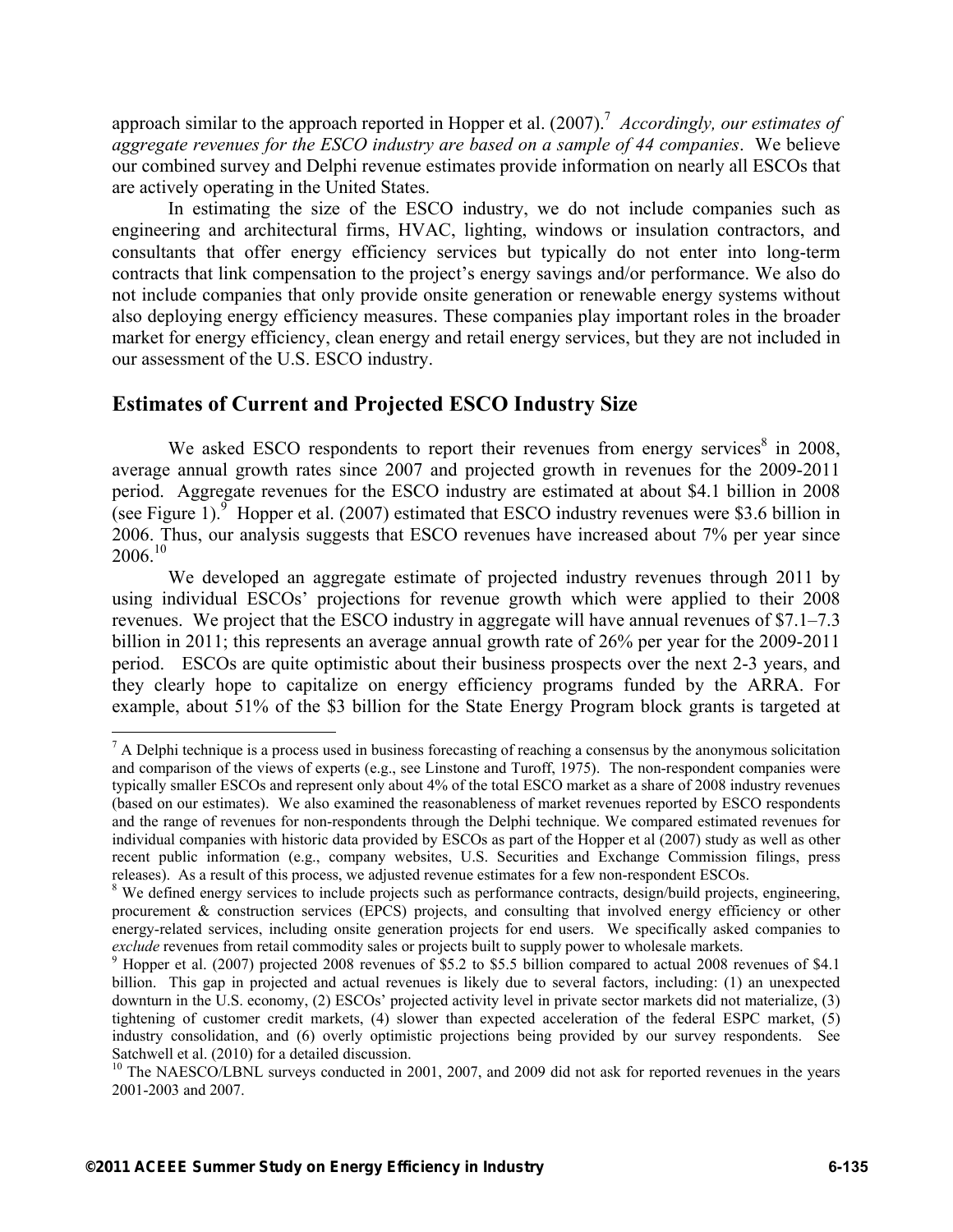building retrofits primarily in public sector markets that have historically been receptive to ESCOs and performance contracts (Roehrig 2010). Some ESCOs also expect that the significant ramp-up in ratepayer-funded energy efficiency and renewable programs will improve the economics of projects for targeted customers (Barbose et al. 2009).



**Figure 1. Aggregate ESCO Industry Revenue from 1990 to 2008** 

### **ESCO Activity by Market Segment and Type of Project**

We asked ESCO respondents to report 2008 actual revenues by market segments, project and technology strategies, and contractual arrangements. We compared the responses to similar breakdowns in 2006 industry revenues in Hopper et al. (2007) to identify trends in the ESCO industry. The "MUSH" markets—municipal and state governments, universities and colleges, K-12 schools, and hospitals—have historically hosted the largest share of U.S. ESCO projects. The MUSH markets account for \$2.8 billion in ESCO revenues in 2008or about 69% of total industry activity (see Figure 2). The MUSH market share of total ESCO revenues has increased over  $10\%$  since  $2006$ .<sup>11</sup> ESCOs have been active in the MUSH market for almost two decades and it is a mature market for ESCOs. However, the remaining market potential for energy efficiency is quite large in the MUSH market. A scoping analysis conducted by LBNL indicated that remaining energy efficiency opportunities in larger facilities in the MUSH market could

 $\overline{a}$ 

 $11$  Larsen et al. (forthcoming) also reports a significant increase in ESCO project data in the K-12 schools market in recent years, which is consistent with self-reports by ESCOs of their activity by market segment.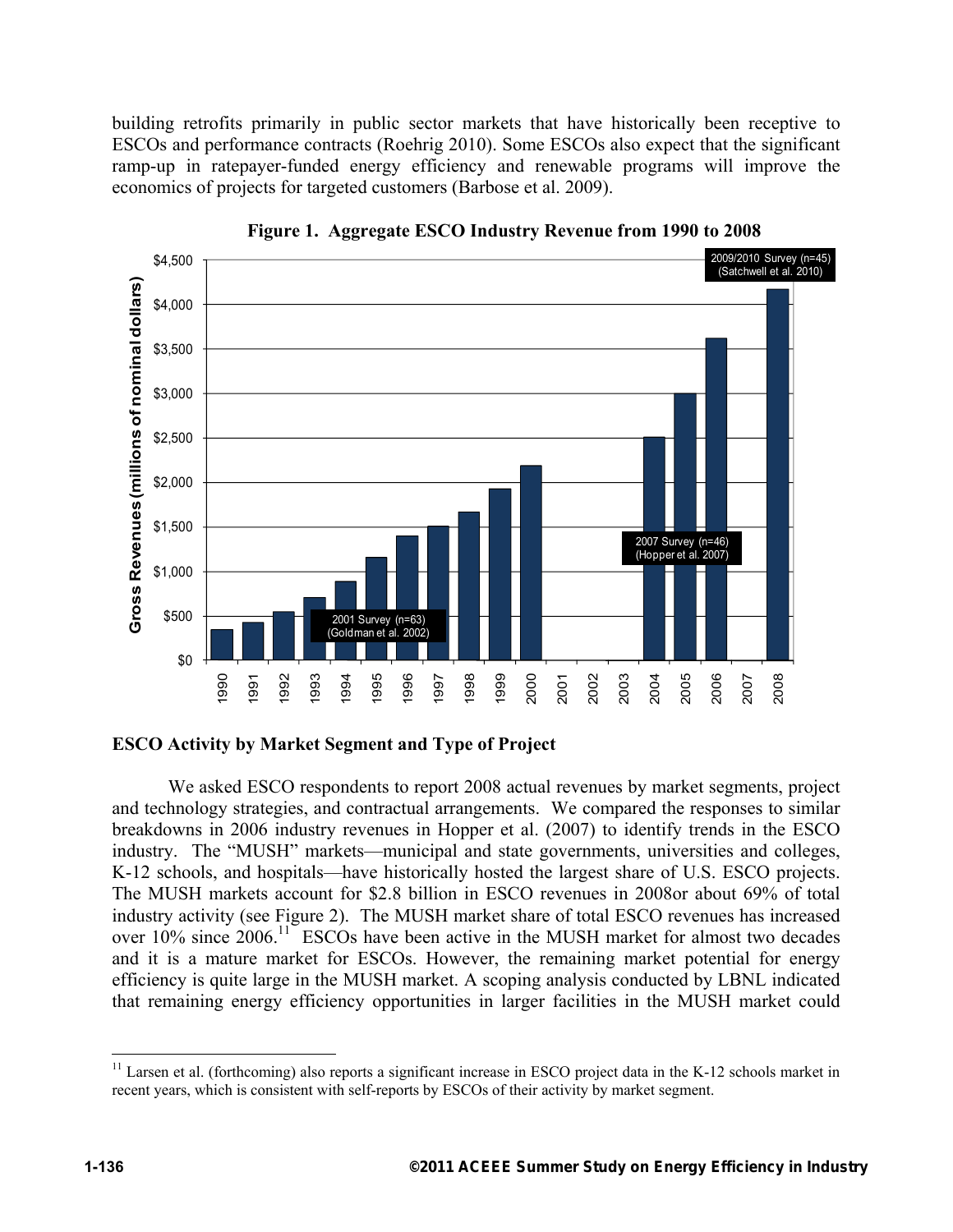produce annual energy savings of 160 million MMBtu, lifetime savings of 2.4 billion MMBtu and require about \$35 billion in additional ESCO investment.<sup>12</sup>



**Figure 2. 2006 and 2008 ESCO Industry Revenues by Market Segment** 

ESCO activity in the federal market appears to account for a somewhat lower share of total industry revenues in 2008 compared to 2006 (22% vs. 15%). ESCOs provide energy services to federal agencies through several contractual mechanisms, including Energy Savings Performance Contracts (ESPC), as implementers of Utility Energy Service Contracts (UESC) and as contractors for projects that rely on direct appropriations. We know from other public sources that ESCO market activity in the federal market increased significantly in FY09 and FY10 as DOE reported \$440M in project investment in FY09 and \$498M in FY10.This increase in federal market activity is due in part to the extension of previous DOE Super-ESPC contracts; so the declining market share from 2006 to 2008 may be a temporary phenomenon. Over the long run, the federal market is likely to be an important market for ESCOs because of mandates from the federal government to reduce the energy intensity of federal buildings and establish greenhouse gas (GHG) emissions reduction goals. For example, the Energy Independence and Security Act of 2007 (EISA, 2007) established an energy reduction goal for federal buildings of 30% by 2015 and the Obama Administration issued an Executive Order setting a 28% reduction in federal GHG emission levels by 2020 (Executive Order No. 13514, 2009).

The commercial and industrial (C&I) sector accounted for about 7% of ESCO industry revenues in 2008, declining from a 15% market share in 2006. ESCO revenues in 2008 from commercial/industrial projects was about \$300 million, which is lower than 2006 revenues reported by ESCOs for this private sector market (~\$540M). The traditional ESCO business

1

 $12$  LBNL assumed that ESCOs would target facilities greater than 50,000 square feet (which accounts for about 65% of the floor area; that ESCOs had achieved ~40-45% market penetration in the MUSH market based on survey responses, and that ESCOs could achieve savings and cost per square foot levels that were comparable to completed projects in the ESCO database.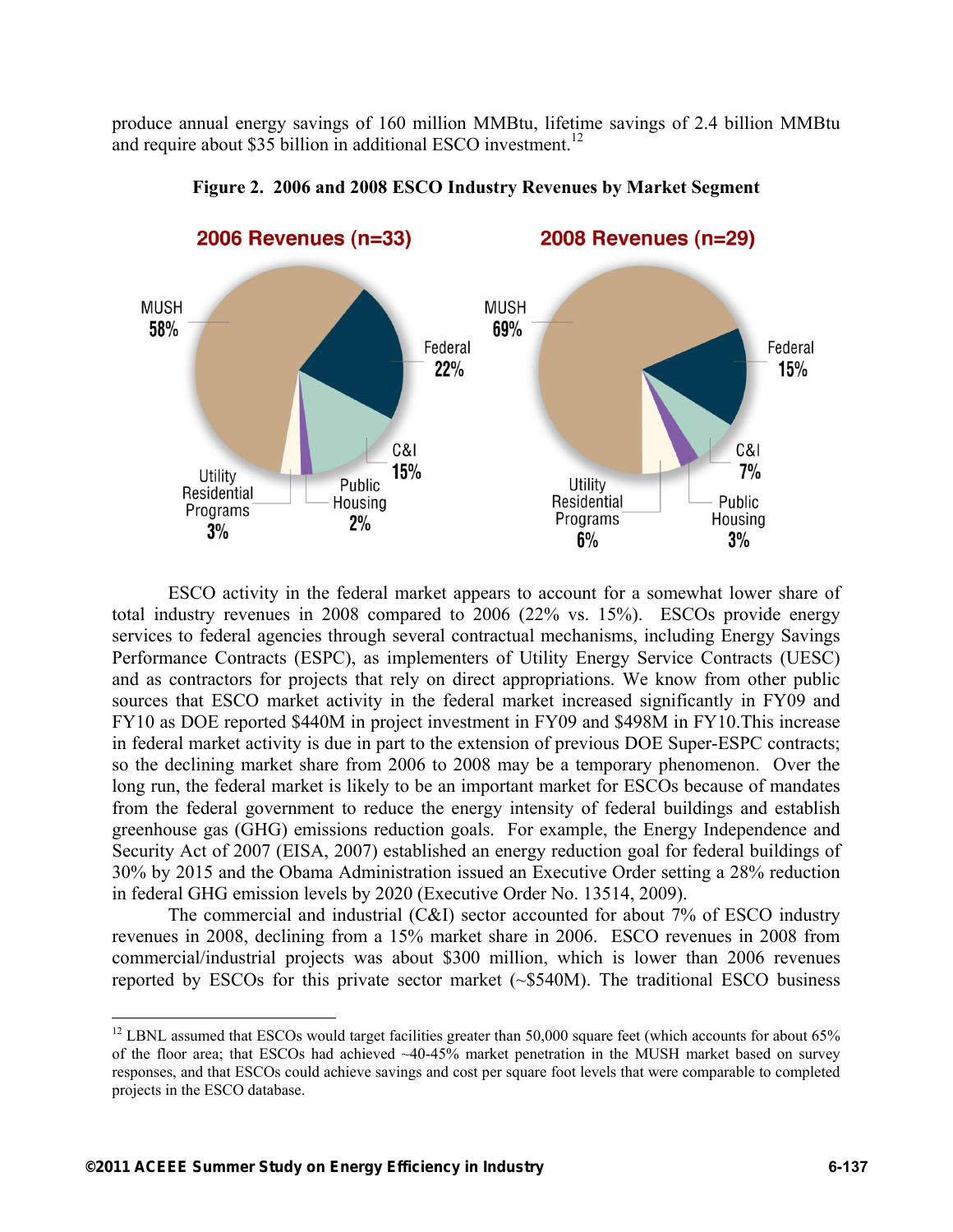model based on long-term performance contracts has always been a tough sell to private sector customers who typically prefer shorter project payback times.

In the industrial sector, many customers are reluctant to enter into long-term contracts, because they are not sure how long the manufacturing plants will remain open or at what operational level. Also, measurement and verification (M&V) of savings tends to be more challenging for industrial process retrofits, which may involve technologies that are proprietary or commercially sensitive, as a result of which outside parties on site are not typically welcome.

In the private commercial building sector, most building owners are looking for a shortterm increase in net operating income (NOI), which leads them to emphasize low-cost/no-cost operating improvements or short payback retrofits (*e.g.,* retro-commissioning or common area lighting) rather than the comprehensive retrofit projects that ESCOs deliver. Also, during the period covered by the survey, the commercial building market has been in a severe downturn, making it difficult for building owners to finance comprehensive energy efficiency retrofits at attractive interest rates.

However, it is worth noting that ESCOs retain a stronger presence in industrial and commercial markets in Asian and European markets (Vine, 2005; Murakoshi and Nakagami,  $2009$ ).<sup>13</sup>

We also asked respondents to report their 2008 revenues among various project and technology strategies (see Figure 3). ESCOs reported that energy efficiency technologies represent a major share of industry activity, accounting for 75% of ESCO industry revenues or about \$3.0 billion per year in 2008. The share of ESCO revenues from energy efficiency has increased slightly since 2006 (73% was reported by Hopper et al. in 2007).

Onsite renewable generation accounts for 14% of ESCO industry revenues in 2008 (\$570 million), compared to 10% of ESCO industry revenues in Hopper et al. (2007). Factors that may contribute to the increased deployment of renewable energy and onsite generation technologies are that ESCOs are leveraging publicly-funded incentives and bundling renewable energy with energy efficiency improvements to help customers meet various goals (*e.g.,* energy independence, environmental footprint reductions).

<u>.</u>

<sup>&</sup>lt;sup>13</sup> Murakoshi and Nakagami (2009) reported the industrial sector had a 46% share of FY 2007 Japanese ESCO industry revenues ( $\sim $162$  M out of  $\sim $353$  M) from projects that include performance contracts, Energy Service Providers (ESP), or on-site generation.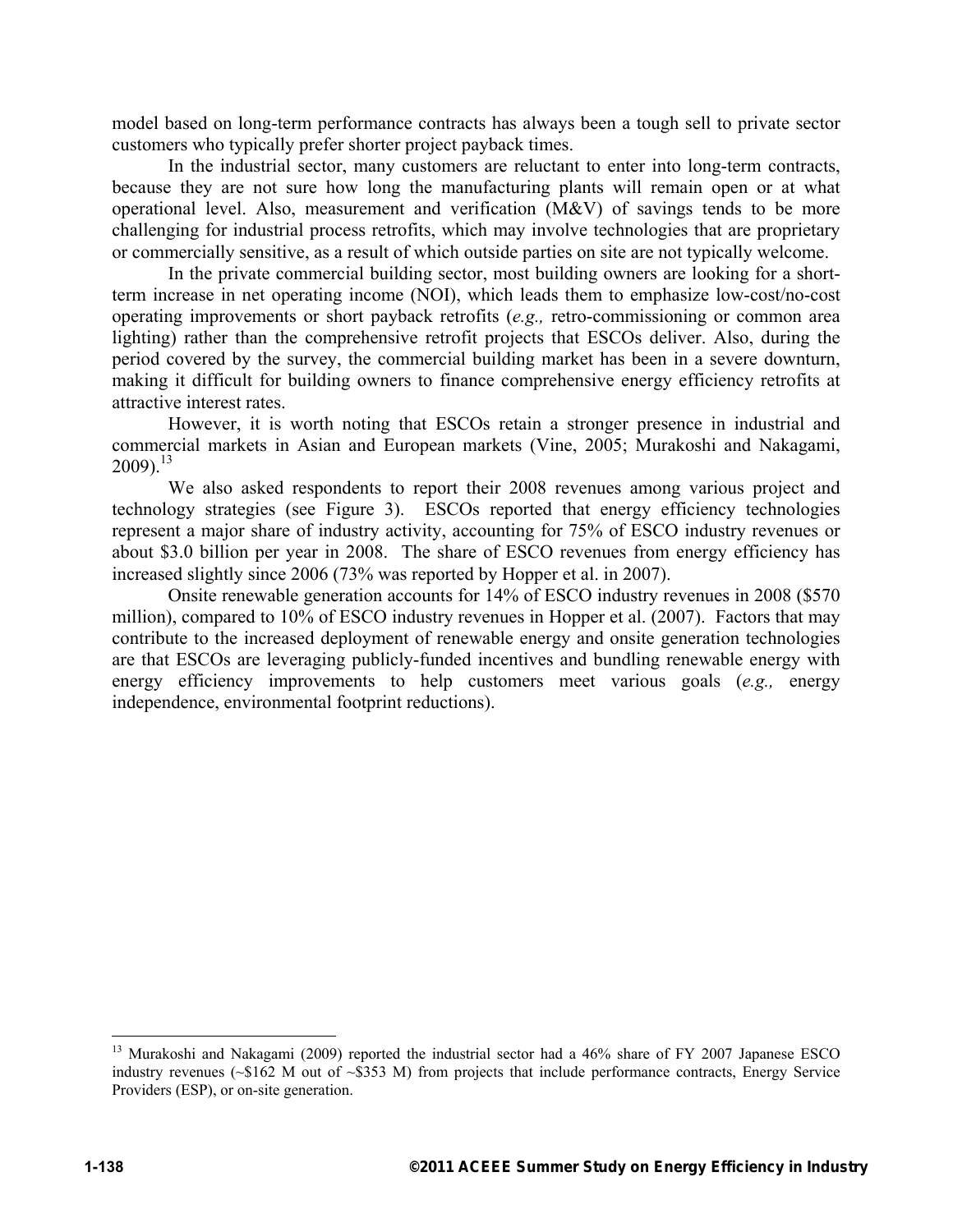

# Figure 3. 2006 and 2008 ESCO Industry Revenues by Project/Technology Type<br>**2006 Revenues (n=33) 2008 Revenues (n=29) 2006 Revenues (n=33)**

# **Analysis of LBNL/NAESCO Project Database**

The LBNL/NAESCO database, the most comprehensive database of project information in the world  $(\sim3.250$  ESCO projects), is used to identify typical project investment levels, savings, and economic performance from the customer's perspective.

LBNL has collected important information about performance-based projects from various sources for more than fifteen years. Most project data is provided by individual ESCOs as part of NAESCO's voluntary accreditation process (87% of database or about 2,800 projects).

A number of state agencies that administer and oversee performance contracting programs also provided information on projects completed by ESCOs. State agencies from Florida, Hawaii, Kentucky, Illinois, New York, Pennsylvania, Michigan, Washington, Kansas, California, Maryland, and Missouri provided information on 271 completed projects (~8% of the database projects) after being contacted by LBNL.

We also obtained project information for projects completed as part of the Department of Energy's (DOE) Energy Savings Performance Contract program (i.e. DOE Super-ESPC), which account for ~5% of the project database.

### **Installed Energy Conservation Measures**

 $\overline{a}$ 

ESCOs install a wide range of energy conservation measures (ECMs) that provide energy and cost savings, improved system reliability, and non-energy or indirect benefits (e.g., worker productivity gains). The range of measures installed in the federal, MUSH, and private sector projects in the LBNL database is shown in Figure 4, along with measure saturation (i.e., percent of projects that installed a particular ECM).14

The key technologies in public and private sector markets are lighting (66%-80% of projects) and HVAC controls  $(\sim 25\% - 63\%$  of projects). The prevalence of these measures is explained by their low installation costs and high savings – the resulting short payback times

<sup>&</sup>lt;sup>14</sup> See Larsen et al. (forthcoming) for details of the individual measures included in the measure categories.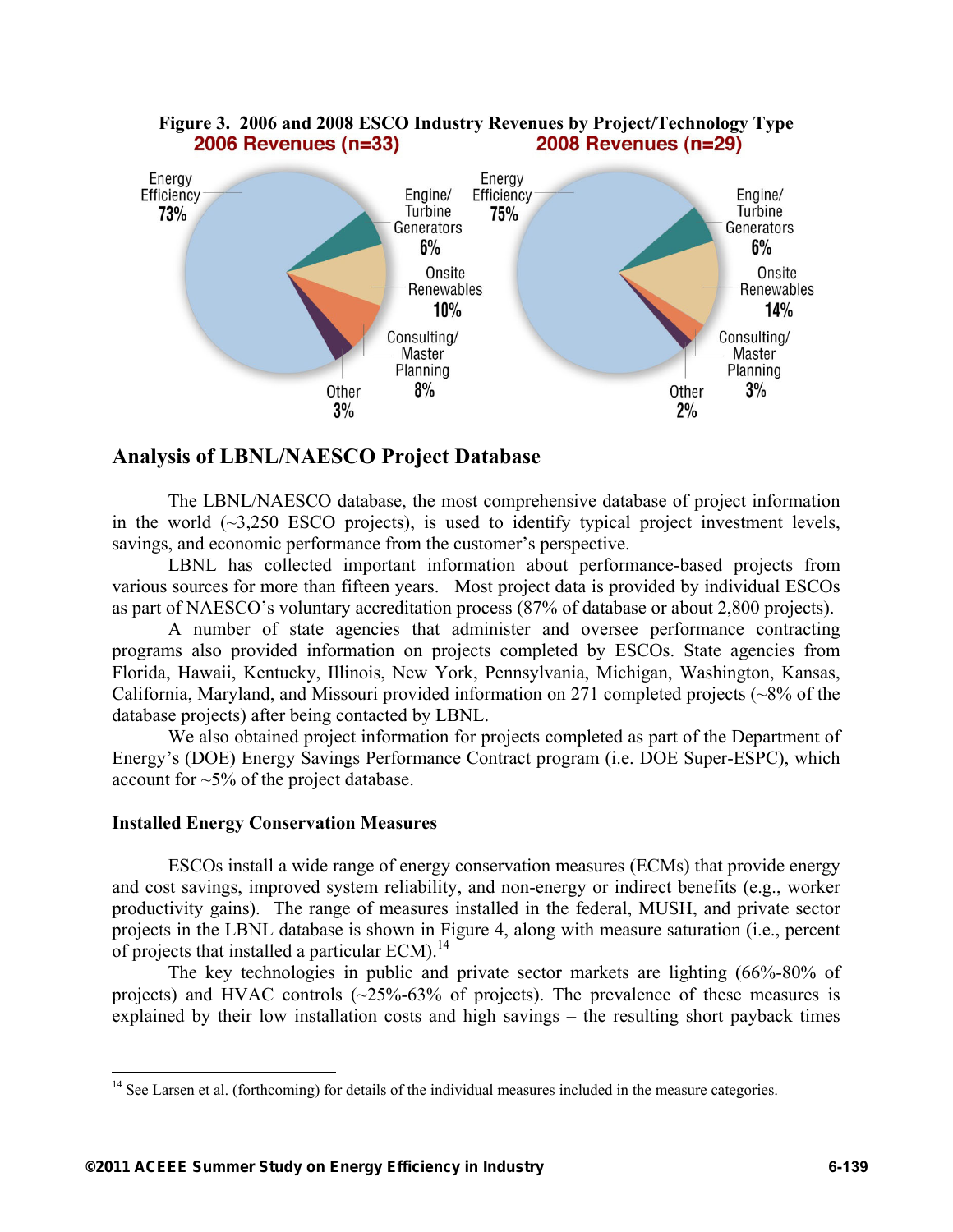make them attractive investments as stand-alone projects, but also as a means to leverage longerpayback measures to achieve comprehensive projects within a customer's payback criteria.

Several measure categories exhibit statistical difference<sup>15</sup> among the federal, MUSH, and private market sectors at a 99% confidence level, including lighting, boilers, chillers, controls, distribution/ventilation equipment/systems, building envelope, water heating measures, highefficiency refrigeration, industrial process improvements, behavioral and operational strategies, and customer distribution system equipment. The statistical significance informs that the results show different costs and market structures among the market sectors. For example, non-energy improvements and water conservation measures exhibit a statistical difference at the 95% confidence level; these projects differ in terms of cost to install and are also different in terms of the needs of customers they address. In addition there is a higher market penetration for capital intensive measures (e.g., boilers, chillers, distribution systems) in the public sector.

There are also several examples of emerging measures in ESCO projects that have been included since Hopper et al. (2005), but have low measure saturation rates. About 1% of the projects in the database (44 projects) reported installing load management systems, although more recently, there is increased interest among customers looking to utilize automated peaksaving technologies and potentially leverage regional electricity market revenues. About 3-4% of the projects report installing various types of distributed generation (e.g., renewables, cogeneration). Behavioral and operational strategies (e.g., rate analysis, staff training, and commissioning) are relatively popular measures with saturations that range between 12% and 18% in the private sector and MUSH market respectively. These measures are typically part of comprehensive projects and illustrate the ability of some ESCOs to include these types of measures as part of a performance contract.

An analysis of primary retrofit strategies over time in private sector projects reveals several interesting trends (see Figure 5).<sup>16</sup> First, lighting-only retrofits accounted for 33% of all private sector ESCO projects in the 2005-2008 period, a significant decrease from the 1990-97 period, in which 53% of ESCO projects in private sector were lighting-only retrofits<sup>17</sup>. Second, ESCOs are installing more onsite generation with onsite generation measures accounting for 24% of private sector projects for the 2005-2008 period.

1

<sup>&</sup>lt;sup>15</sup> We do not assume the distributions of ESCO projects in the database fit a normal distribution for the population of all ESCO projects and report all statistics in terms of the population of ESCO projects in the database only. In this section, we apply a Kruskal-Wallis one-way analysis of variance, which is a non-parametric method using rank order for more than two categories. We assume the binomial distributions of saturation of each measure category to be statistically different at the  $p=0.01$  or  $p=0.05$  level as our alternative hypothesis. For the specific procedure in SAS, see Narayanan and Watts (1996).

<sup>&</sup>lt;sup>16</sup> To examine project trends according to the technical aspects of projects, we grouped the 200+ ECMs into six major retrofit strategies that characterize projects according to the key technologies installed. We developed an approach that assigns a single, primary retrofit strategy to each project based on the majority of ECMs that fall into each retrofit strategy category taking into account the cost of each ECM (see Larsen et al. (forthcoming) for a detailed discussion of our approach to classify energy conservation measures into a primary project retrofit strategy). <sup>17</sup> We grouped completed projects into three distinct time periods: (1) 1990-1997, (2) 1998-2004, and (3) 2005-2008. Larsen et al. (forthcoming) discusses the context for each time period.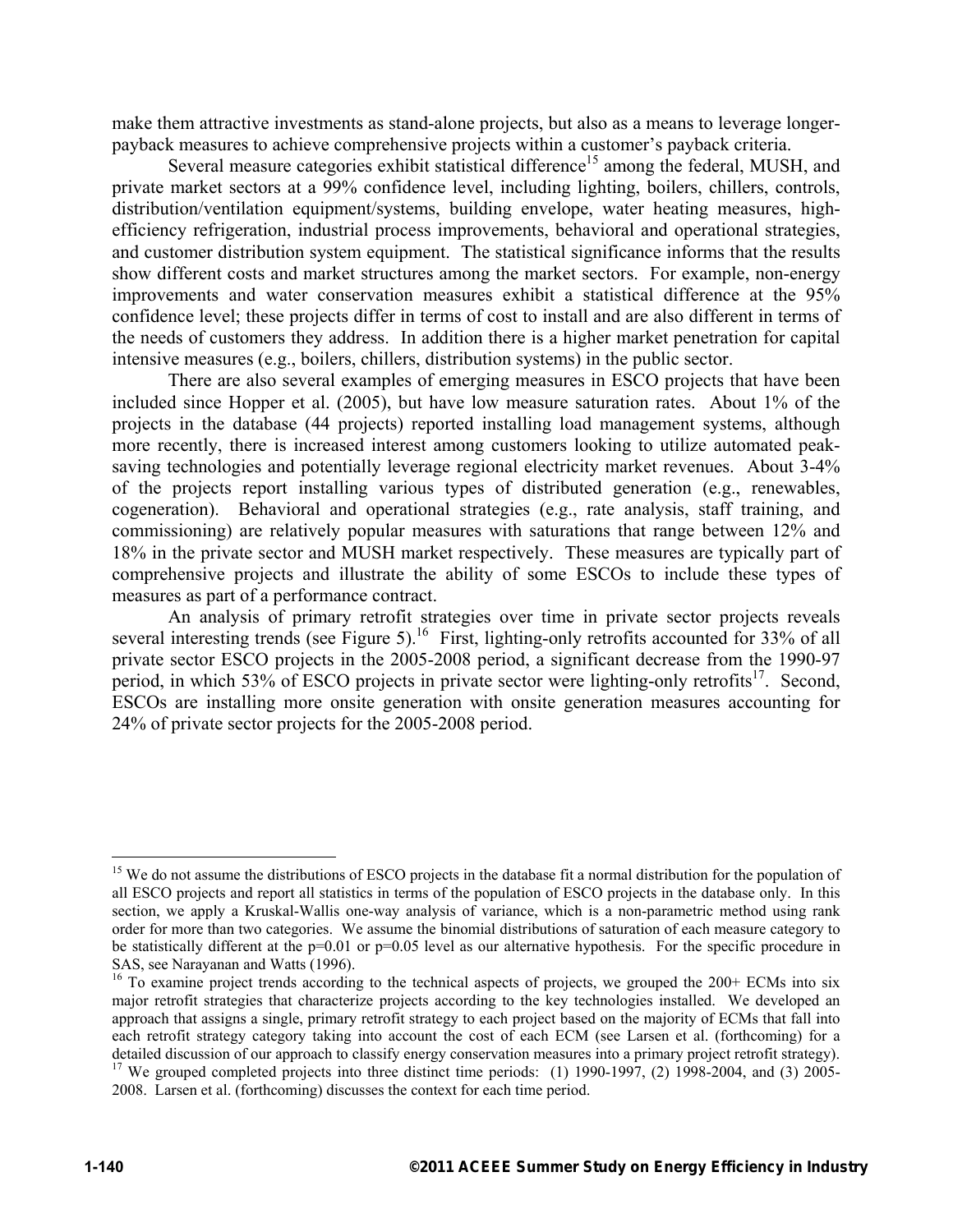

### **Figure 4. Saturation of Installed Measures at ESCO Projects**



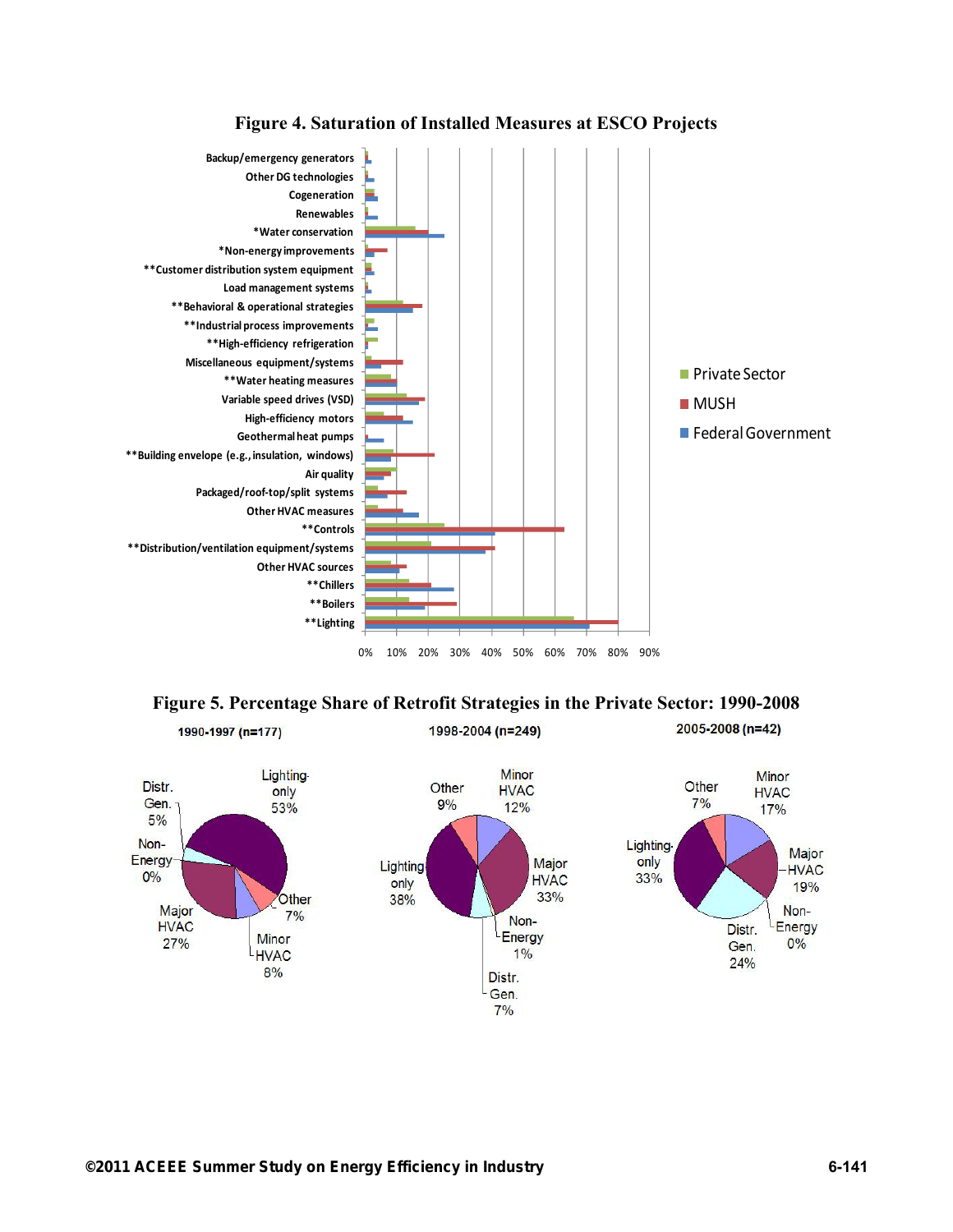A different picture emerges in the public /institutional sector where major HVAC has remained the dominant retrofit strategy since the early 1990s (46% to 54% of public sector projects were major HVAC retrofits; see Figure 6). Lighting-only projects have decreased from 25% of public and institutional sector projects in the 1990-1997 period to only 3% in the 2005- 2008 period. Onsite generation projects account for an increasing share of ESCO projects in the public sector (5% in 1990-97 to 11% in 2005-2008). Overall, our results suggest that differences in retrofit strategies in public and private sector projects have persisted over time.



#### **Figure 6. Percentage Share of Retrofit Strategies in the Public and Institutional Sector: 1990-2008**

### **Project Investment and Savings Levels**

We also found that project investment levels (i.e., customer installation costs without long-term financing charges) were also increasing for four of the six primary retrofit strategies (see Table 1). Strategies that are primarily focused on lighting-only, non-energy, major HVAC, and minor HVAC retrofits are exhibiting installation cost increases over time even after accounting for the effect of inflation. Onsite generation and other retrofit strategies typically had slightly decreased investment levels over time. As mentioned earlier, we reported that major HVAC and lighting retrofit strategies were the most common strategies reported by the ESCOs. This finding suggests that the project investment level increases in those primary retrofit strategies may be significantly influencing the broader increase in project investment levels in both the public and institutional and private sectors discussed above.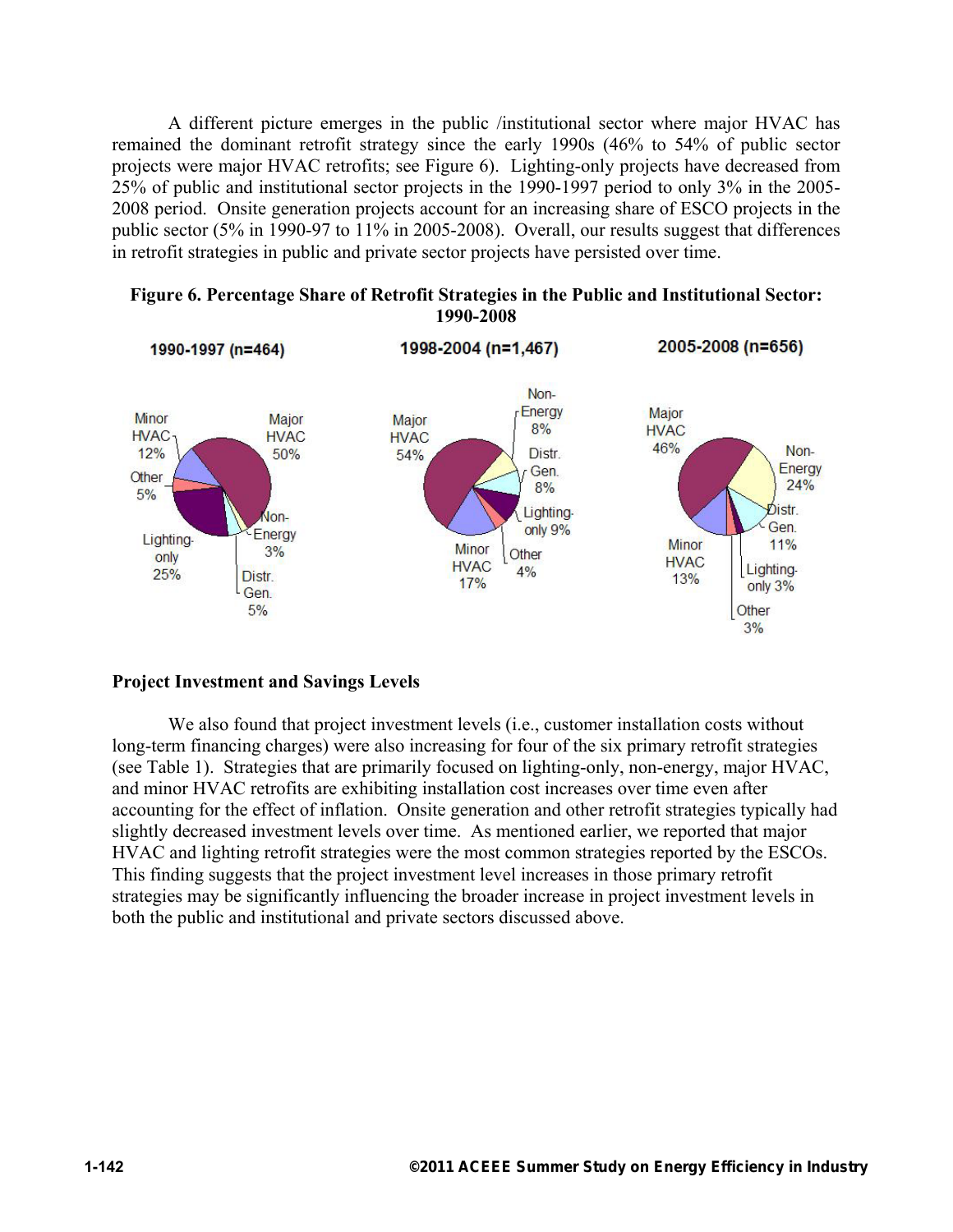|                          |             | Median Project Investment per Square Foot (\$2009/ft <sup>2</sup> ) |           |           |
|--------------------------|-------------|---------------------------------------------------------------------|-----------|-----------|
| <b>Retrofit Strategy</b> | $\mathbf n$ | 1990-1997                                                           | 1998-2004 | 2005-2008 |
| Lighting-only            | 260         | \$1.4                                                               | \$1.3     | \$1.6     |
| Major HVAC               | 1095        | \$3.4                                                               | \$4.5     | \$5.8\$   |
| Minor HVAC               | 346         | \$2.3                                                               | \$3.1     | \$4.4     |
| Non-Energy               | 253         | \$2.9                                                               | \$6.9     | \$10.5    |
| <b>Onsite Generation</b> | 165         | \$7.7                                                               | \$5.9     | \$6.8     |
| Other                    | 87          | \$4.3                                                               | \$1.8     | \$1.9     |

**Table 1. Median Project Investment Level Intensity by Major Retrofit Strategy** 

Non-energy retrofits (\$0.53 annual savings/ $ft^2$ ) and onsite generation projects (\$0.52 annual savings/ $ft^2$ ) typically exhibit the most dollar savings per square footage of floor area. These retrofit strategies are more capital-intensive and are generally replacing older equipment generating larger savings than other less capital-intensive retrofit strategies. Table 2 details

|                          |             | <b>Median Project Annual Savings per Square Foot</b><br>$($2009/ft^2)$ |           |           |
|--------------------------|-------------|------------------------------------------------------------------------|-----------|-----------|
| <b>Retrofit Strategy</b> | $\mathbf n$ | 1990-1997                                                              | 1998-2004 | 2005-2008 |
| Lighting-only            | 455         | \$0.31                                                                 | \$0.38    | \$0.42    |
| Major HVAC               | 1197        | \$0.49                                                                 | \$0.49    | \$0.51    |
| Minor HVAC               | 389         | \$0.33                                                                 | \$0.38    | \$0.41    |
| Non-Energy               | 247         | \$0.25                                                                 | \$0.58    | \$0.56    |
| <b>Onsite Generation</b> | 154         | \$0.64                                                                 | \$0.47    | \$0.61    |
|                          |             |                                                                        |           |           |
| Other                    | 202         | \$0.35                                                                 | \$0.34    | \$1.04    |

### **Table 2. Median Project Annual Savings by Major Retrofit Strategy**

annual dollar energy savings per square by primary retrofit strategy over time.<sup>18</sup>

 $\overline{a}$ <sup>18</sup> ESCOs use a number of methods to estimate savings of energy conservation measures installed at a typical project site relative to baseline usage. For some projects, including lighting-only installations, ESCOs reported baseline consumption only for the lighting equipment to be replaced. In more comprehensive projects, ESCOs typically estimate baseline consumption using total facility energy consumption from an analysis of customer utility bills.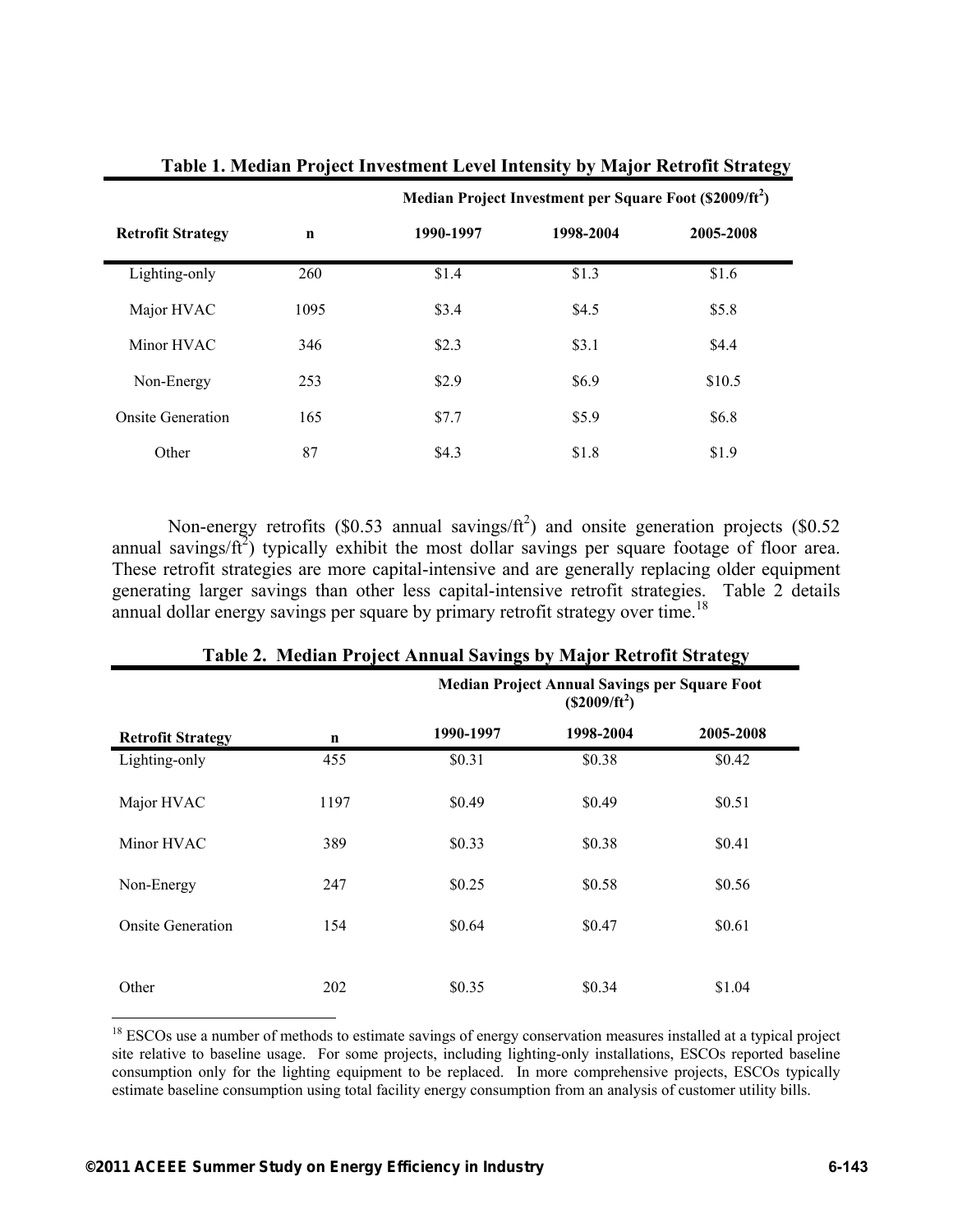# **Key Findings**

It was first noted by Hopper et al. (2005) that the industry was going through a transition from simple lighting-only projects to installing much more comprehensive and capital intensive retrofit strategies, including HVAC equipment replacements and on-site generation. Our analysis of trends in ESCO industry revenues and project data confirms that the ESCO industry is evolving by installing more comprehensive retrofit strategies. The market share of revenues for onsite/renewable generation was 14% of 2008 revenues (\$570 million), which is an increase from 10% of ESCO industry revenues in 2006 (\$360 million). It appears that ESCOs and their customers are leveraging incentives offered by public benefit funds, government tax credits, and bundling onsite generation with energy efficiency improvements in order to enhance the overall economic attractiveness of these projects. We expect that ESCOs will continue to deliver more comprehensive services to customers in the near future, driven in part by ratepayer-funded energy efficiency programs that encourage comprehensive retrofits in all end uses and government initiatives that support deployment of renewable energy projects.

Based on our analysis of ESCO projects in the database, there has been a gradual increase in the number of distributed/onsite generation, minor HVAC, and other primary retrofit strategies, with a significant decrease in lighting-only projects since 1990. The capital equipment needed for more comprehensive retrofits tends to be more expensive to install relative to the installation costs for lighting-only projects. There is evidence that an increasing prevalence of capital-intensive retrofit strategies, like on-site generation, may be a key driver in explaining the increasing project investment levels being reported at ESCO projects. And, this trend is not particular to the U.S. ESCO market. In Japan, Murakoshi and Nakagami (2009) found that per-contract investment levels were also increasing due in part to trends related to project diversification, onsite generation, and a general move towards larger scale EE projects. Policymakers interested in encouraging private-sector energy efficiency investments should consider this trend towards comprehensive retrofit strategies.

### **References**

- Barbose, G., C. Goldman, and J. Schlegel, 2009. "**The Shifting Landscape of Ratepayer-Funded Energy Efficiency in the U.S**." *The Electricity Journal* 22(8):29-44.
- Bharvirkar, R., C. Goldman, D. Gilligan, T. Singer, D. Birr, P. Donahue, and S. Serota 2008. "**Performance Contracting and Energy Efficiency in the State Government Market**", LBNL-1202E. November.
- Birr, D. and T. Singer 2008. "**NAESCO Analysis of Non-energy Benefits of Efficiency Retrofits for ESCOs and ESCO Customers**." National Association of Energy Service Companies Report, December.
- Cuddeback, G., E. Wilson, J. Orme, and T. Combs-Orme, 2004. "**Detecting and Statistically Correcting Sample Selection Bias**." Journal of Social Service Research, 30(3), 19-33.